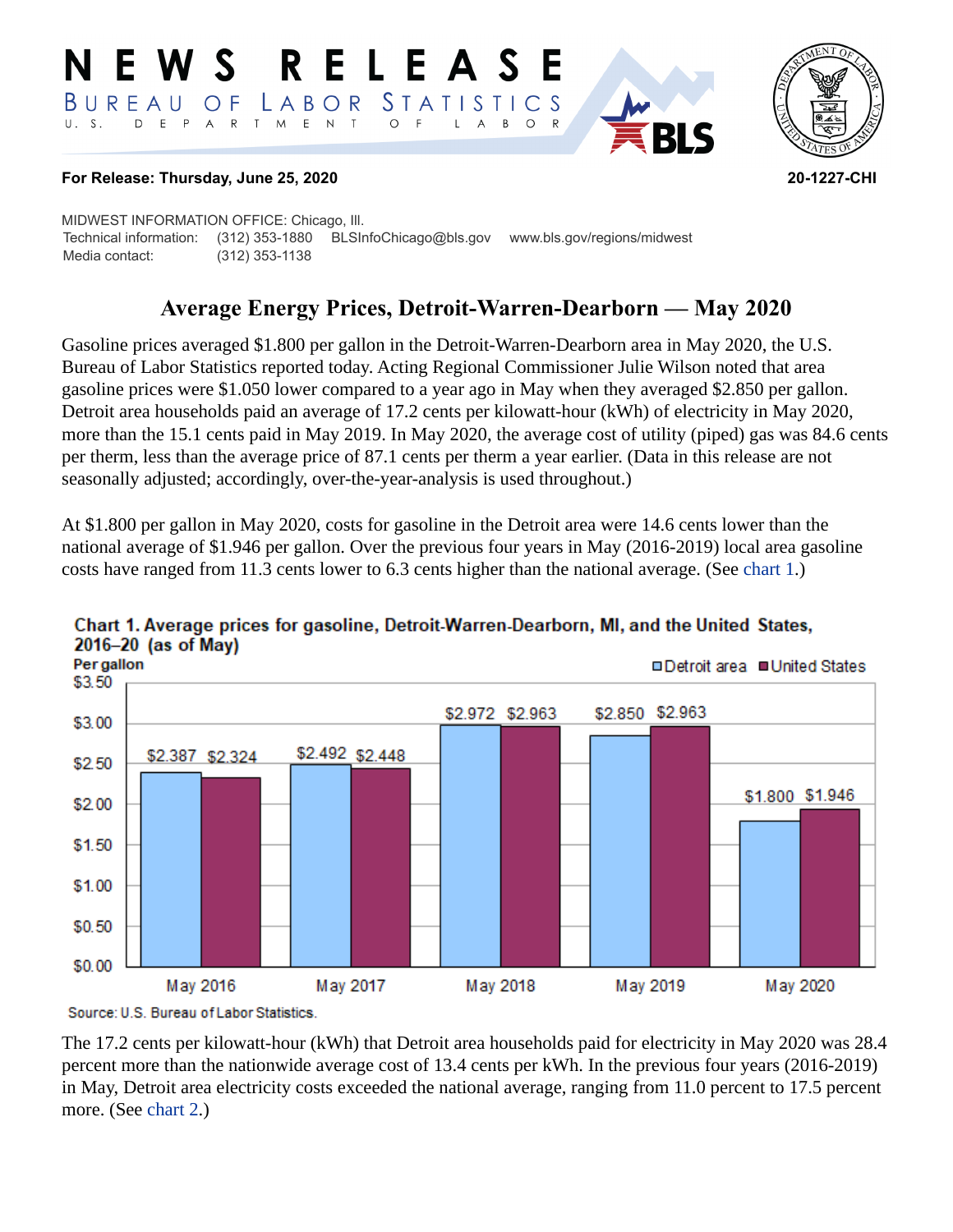#### <span id="page-1-0"></span>Chart 2. Average prices for electricity, Detroit-Warren-Dearborn, MI, and the United States, 2016-20 (as of May)



Prices paid by Detroit area consumers for utility (piped) gas, commonly referred to as natural gas, were 84.6 cents per therm in May 2020, 18.4 percent below the national average of \$1.037 per therm. In the previous four years (2016-2019) in May, Detroit area utility (piped) gas costs were lower than the national average, ranging from 15.8 percent to 24.0 percent less. (See [chart 3.](#page-1-1))



## <span id="page-1-1"></span>Chart 3. Average prices for utility (piped) gas, Detroit-Warren-Dearborn, MI, and the United States, 2016-20 (as of May)

The **Detroit-Warren-Dearborn, MI,** core based statistical area covered in this release is comprised of Lapeer, Livingston, Macomb, Oakland, St. Clair, and Wayne Counties in Michigan.

Historical average energy prices for the U.S. and select metropolitan areas are available at [www.bls.gov/](https://www.bls.gov/regions/midwest/data/averageenergyprices_selectedareas_table.htm) [regions/midwest/data/averageenergyprices\\_selectedareas\\_table.htm.](https://www.bls.gov/regions/midwest/data/averageenergyprices_selectedareas_table.htm)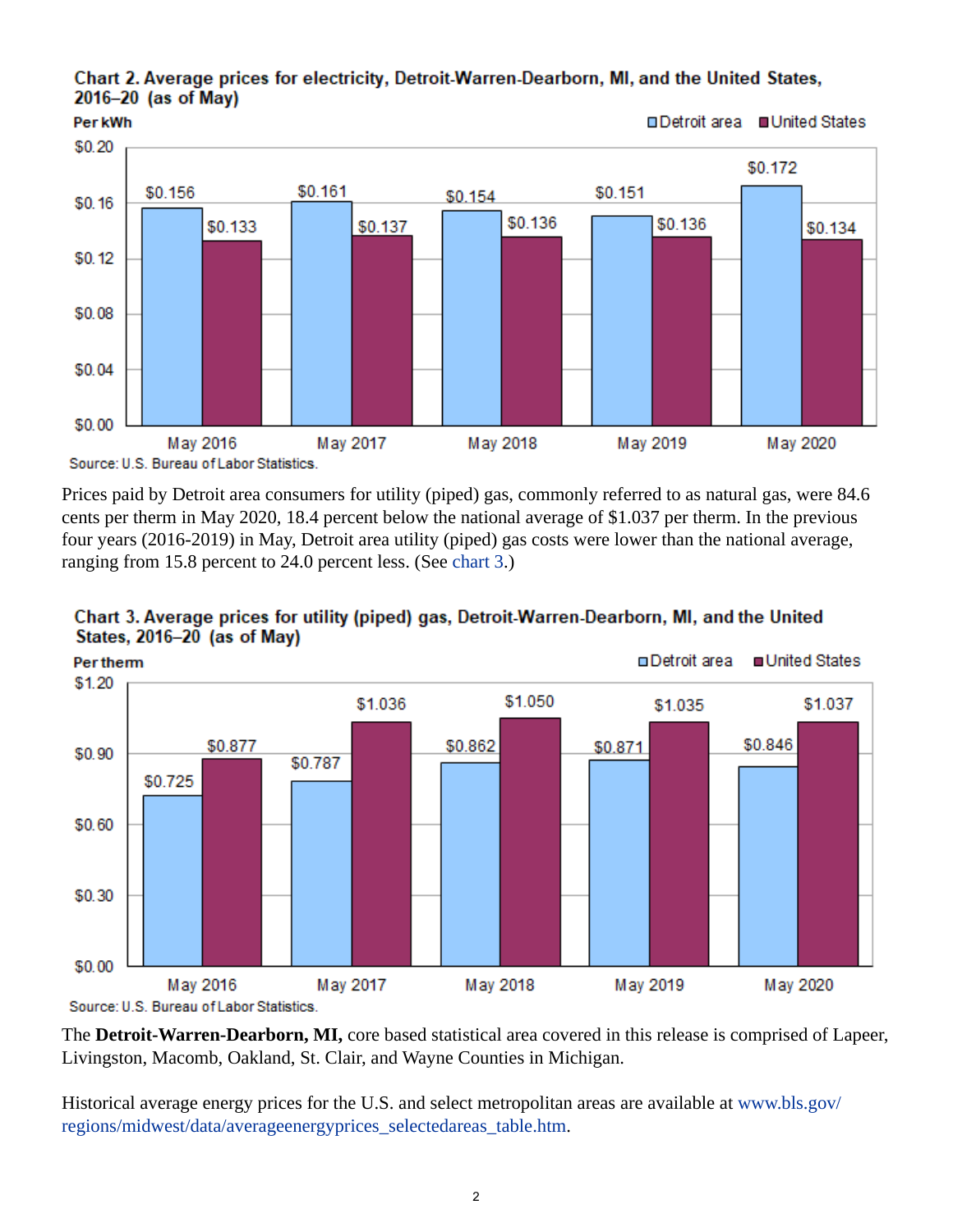#### **The Consumer Price Index for June 2020 is scheduled to be released Tuesday, July 14, 2020.**

### **Technical Note**

Average prices are estimated from Consumer Price Index (CPI) data for selected commodity series to support the research and analytic needs of CPI data users. Average prices for electricity, utility (piped) gas, and gasoline are published monthly for the U.S. city average, the 4 regions, 9 divisions, 2 population size classes, 8 region/size-class cross-classifications, and the 23 largest local index areas. For electricity, average prices per kilowatt-hour (kWh) are published. For utility (piped) gas, average prices per therm are published. For gasoline, the average price per gallon is published. Average prices for commonly available grades of gasoline are published as well as the average price across all grades.

All eligible prices are converted to a price per normalized quantity. These prices are then used to estimate a price for a defined fixed quantity. The average price per kilowatt-hour represents the total bill divided by the kilowatt-hour usage. The total bill is the sum of all items applicable to all consumers appearing on an electricity bill including, but not limited to, variable rates per kWh, fixed costs, taxes, surcharges, and credits. This calculation also applies to the average price per therm for utility (piped) gas.

Information from this release will be made available to sensory impaired individuals upon request. Voice phone: 202-691-5200, Federal Relay Services: 800-877-8339.